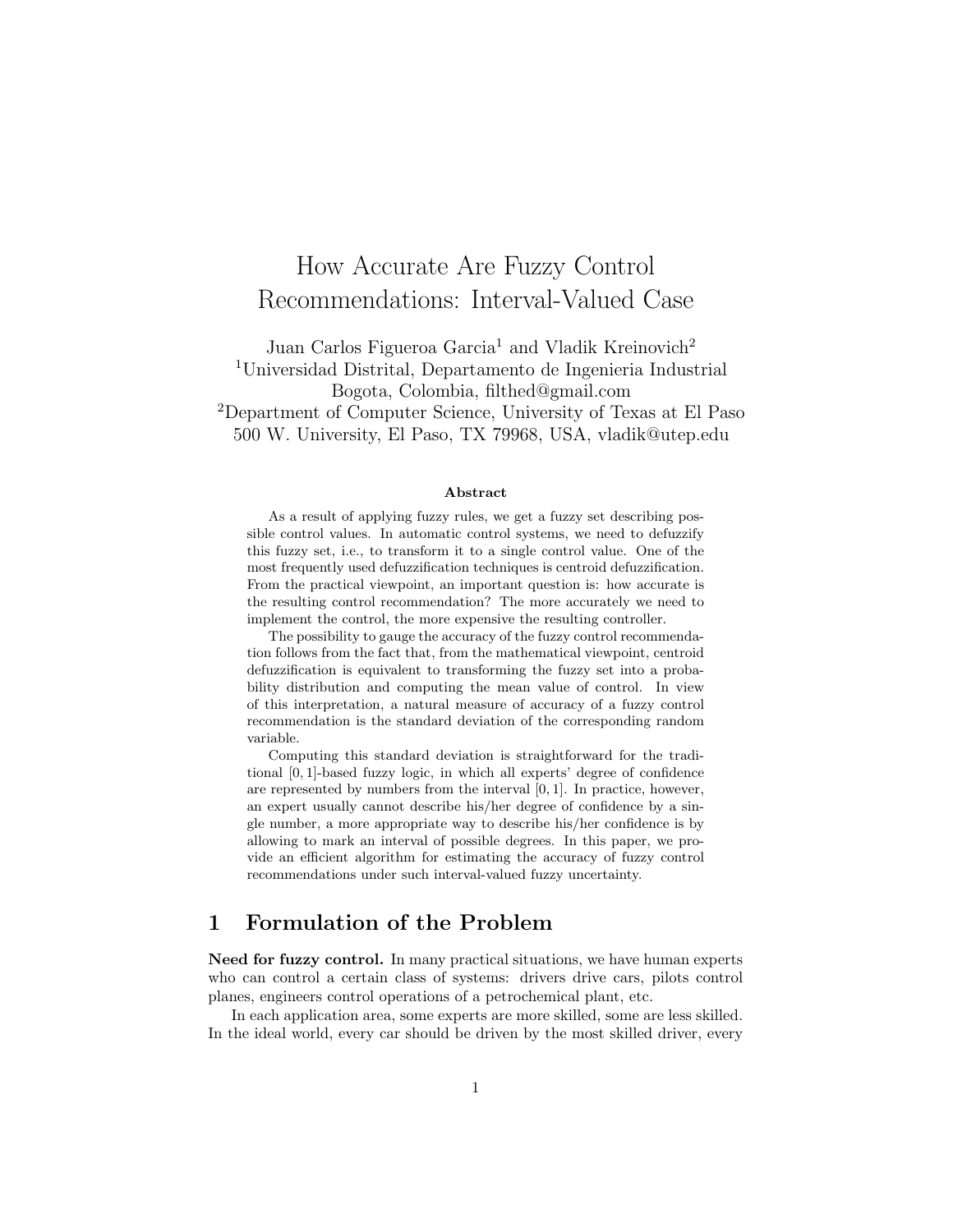patient should be treated by the most skilled medical doctor, etc. In real life, however, there are not that many extra class drivers – and much more cars, a few top medical doctors – and millions of patients.

To take care of all the remaining cars, all the remaining patients, it is desirable to incorporate the knowledge of the top experts in an automated control system. To implement such a system, we need to be able to indicate, for each possible situation – i.e., for each possible combination of variables describing the current situation – the exact value(s) of the control that we need to apply. It would be nice if we could extract this value from the experts, but this is rarely possible. For example, in the US, most people can drive cars, but if you ask a person a specific numerical question about driving strategy, this person will not be able to answer. Let us give an example. You are driving on a one-lane freeway with a speed of 100 km/h, the car in front of you is 20 m ahead, and it suddenly brakes to 95 km/h. What do you do? The correct answer that everyone gives is: we need to brake a little bit. But computers do not understand "a little bit", an automated system needs to know for how many milliseconds you press the brake and with what exactly force – this no one can explain.

In many situations, all we get from experts are numerous rules formulated in terms of words from natural language like "a little bit". It is therefore necessary to translate this imprecise ("fuzzy") knowledge into a precise control strategy. This need was the main motivation for Lotfi Zadeh to come up with fuzzy techniques in general and fuzzy control in particular; see, e.g., [1, 4, 7, 8, 9, 11].

How fuzzy control works: a very brief description. Based on the original imprecise rules, we estimate, for each possible control value  $x$ , to what degree this value is reasonable in a given situation. The corresponding degree is usually described by a number  $\mu(x)$  from the interval [0, 1], so that 1 means that we are maximally sure that this control value is reasonable, 0 means that we are absolutely sure that it is not reasonable, and values between 0 and 1 correspond to intermediate degrees of certainty. Because of the above description, the largest possible value of the degree  $\mu(x)$  is always equal to 1.

We know the value  $\mu(x)$  for all x, i.e., in other words, we know a function that assigns the value  $\mu(x)$  to every input x. This function is known as the membership function. To implement an automated control, we need to select a single control value  $X$ . This selection is known as *defuzzification*. The most widely used defuzzification is the *centroid* defuzzification, in which we take

$$
X = \frac{\int x \cdot \mu(x) dx}{\int \mu(x) dx}.
$$
 (1)

How accurate is the recommended control value: a problem. Since we started with the imprecise expert knowledge, of course, the resulting control value  $X$  is imprecise. An important question is: how imprecise is it? For example, if the recommended control value is 0.1, it does not necessarily means that we have to apply this control: if it is  $0.1 \pm 0.2$ , then we clearly are not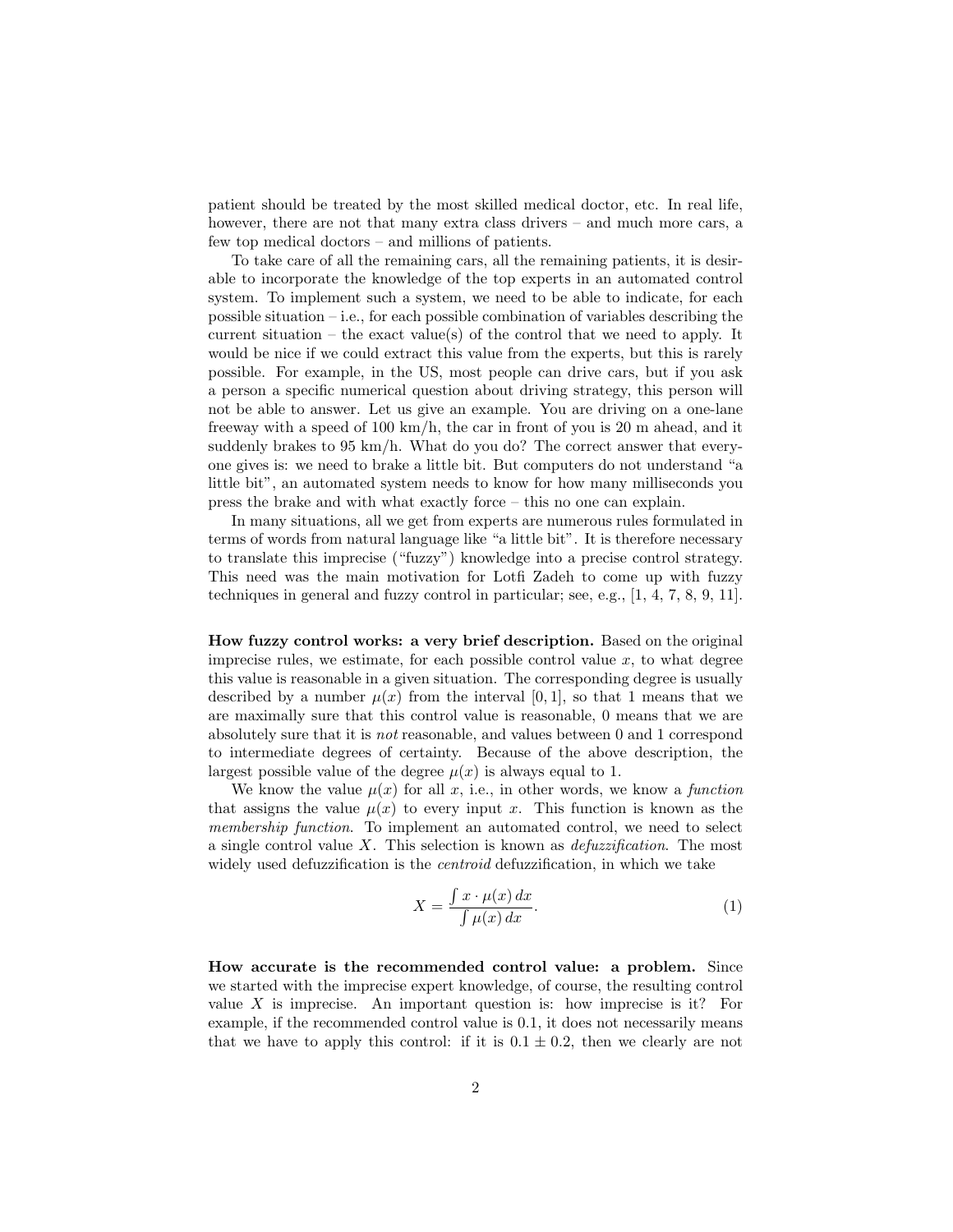sure whether a control is needed in the first place, so it is better not to apply any control – and thus to avoid wasting fuel (and also to avoid unnecessary wiggling).

How accurate is the recommended control value: how to estimate this accuracy. The possibility to estimate the accuracy comes from the fact – mentioned several times by Zadeh himself – that, from the purely mathematical viewpoint, it is easy to transform each membership function  $\mu(x)$  – for which  $\max \mu(x) = 1$  into a probability density function  $f(x)$  for which  $\int f(x) dx = 1$ , and vice versa. Indeed, if we start with a membership function  $\mu(x)$ , then we can normalize it by diving by its integral and get the probability density function

$$
f(x) = \frac{\mu(x)}{\int \mu(y) \, dy}.\tag{2}
$$

Vice versa, if we know a probability density function  $f(x)$ , then we can normalize this function by dividing it by its largest value and get a membership function

$$
\mu(x) = \frac{f(x)}{\max_{y} f(y)}.
$$
\n(3)

In these terms, as one can easily check, the centroid value  $X$  for a given membership function  $\mu(x)$  is nothing else but the mean value E [x] of the random variable described by the corresponding probability density function  $f(x)$ :

$$
X = E[x] \stackrel{\text{def}}{=} \int x \cdot f(x) \, dx. \tag{4}
$$

In probability theory, a natural way to describe possible deviations from the mean is to take the mean squared difference between the variable  $x$  and its means, i.e., the variance

$$
V \stackrel{\text{def}}{=} E\left[ (x - E\left[ x \right])^2 \right]. \tag{5}
$$

Then, possible deviations of x from  $E[x]$  can be characterized by the *standard* deviation √

$$
\sigma \stackrel{\text{def}}{=} \sqrt{V}.\tag{6}
$$

It is known that the variance can be equivalently described as

$$
V = E[x^{2}] - (E[x])^{2} = \int x^{2} \cdot f(x) dx - \left(\int x \cdot f(x) dx\right)^{2}.
$$
 (7)

Substituting, into this formula, the expression (2) for the probability density function corresponding to the given membership function  $\mu(x)$ , we conclude that

$$
V = \frac{\int x^2 \cdot \mu(x) dx}{\int \mu(x) dx} - \left( \frac{\int x \cdot \mu(x) dx}{\int \mu(x) dx} \right)^2.
$$
 (8)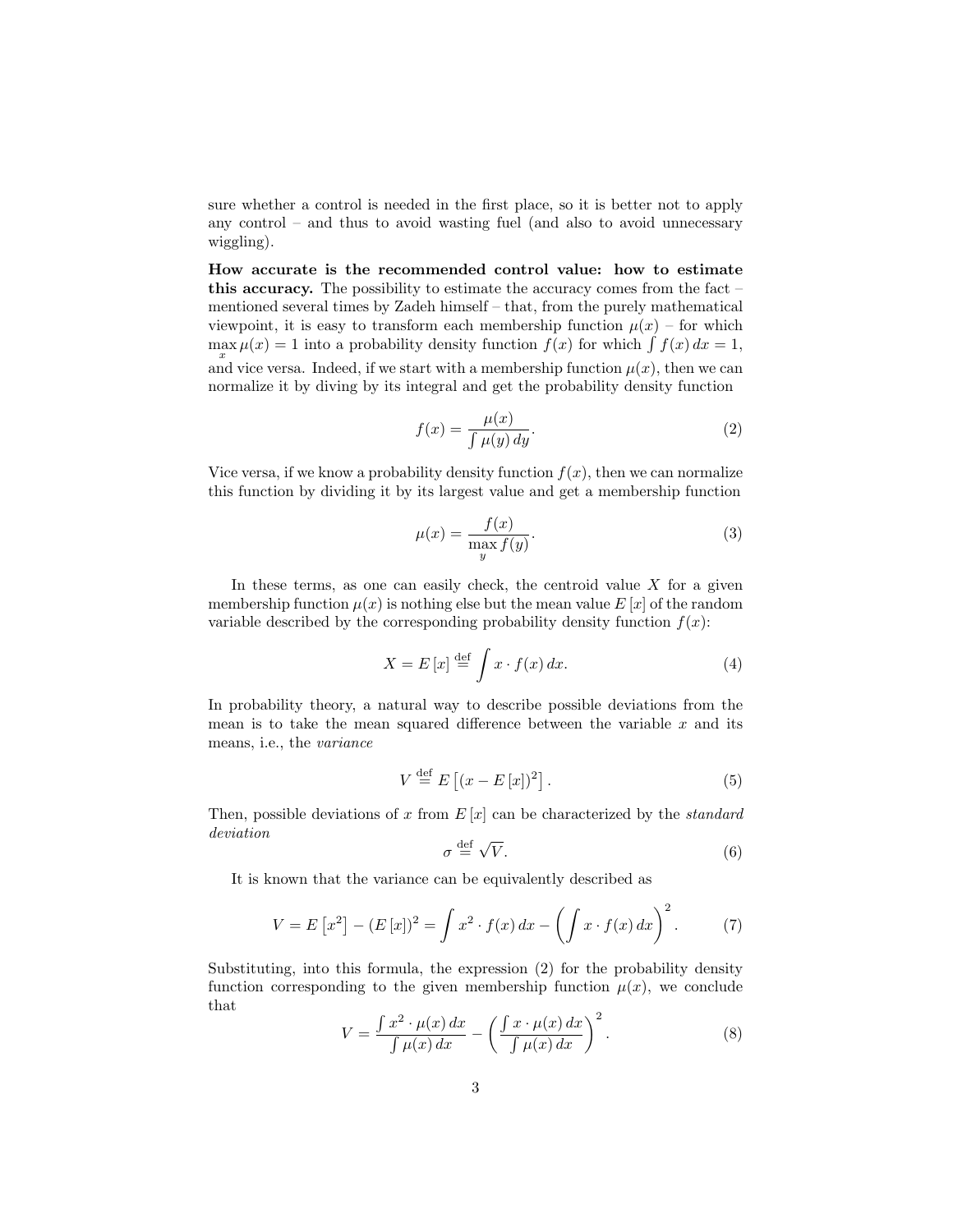This value  $(8)$  – and the corresponding standard deviation  $(6)$  – describe how accurate is the fuzzy control recommendation.

Interval-valued case. So far so good, but there is a subtlety that we skipped in the above analysis. Namely, traditional fuzzy techniques start by experts helping to clarify natural-language words like "a little bit" by assigning a degree of certainty to statement like "0.1 is a little bit", "0.2 is a little bit", etc. The corresponding degrees are then transformed into the final degrees  $\mu(x)$ .

However, just like an expert cannot describe exactly for how many milliseconds he or she presses the brake, the same expert cannot describe his/her degree of certainty by a single number on the scale from 0 to 1. It is much more realistic to ask the expert to mark a range  $(=$  interval) of possible degree values, e.g., from 0.8 to 0.9. Another situation when we get an interval is when we have several top experts, and then have somewhat different degrees. In this case, it makes sense to take the interval containing all these values.

If we start with such interval-valued degrees, then for each possible control value x, we also only know the interval  $[\mu(x), \overline{\mu}(x)]$  of possible value of the degree  $\mu(x)$ . Such situation is known as *interval-valued membership function*.

This means that, in principle, we can have many different functions  $\mu(x)$  as long as for every x, we have  $\mu(x) \in [\mu(x), \overline{\mu}(x)]$ . For different functions  $\mu(x)$ satisfying this condition, the formula  $(1)$  leads, in general, to different values X. All we can do is find the set of possible values  $X$ , i.e., the interval

$$
\left[\underline{X}, \overline{X}\right] = \left\{\frac{\int x \cdot \mu(x) \, dx}{\int \mu(x) \, dx} : \mu(x) \in \left[\underline{\mu}(x), \overline{\mu}(x)\right] \text{ for all } x\right\}.
$$
 (9)

This formula looks very non-constructive – how can we enumerate all possible functions, there are too many of them. Good news is that there exist reasonably efficient algorithms for computing this interval; see, e.g., [6, 7].

**Remaining problem.** Similarly, instead of a single value of V (and of  $\sigma$ ), in the interval-valued case, we get an interval  $[V, \overline{V}]$  of possible values:

$$
\left[\underline{V}, \overline{V}\right] = \left\{V(\mu) : \mu(x) \in \left[\underline{\mu}(x), \overline{\mu}(x)\right] \text{ for all } x\right\},\tag{10}
$$

where  $V(\mu)$  is determined by the formula (8).

Here, the situation with computations is not so good: there exist some algorithms, but they are not as simple and efficient as for the formula (9).

What we do in this paper. The main objective of this paper is to come up with the algorithm for computing the range  $(10)$  which is as straightforward – and (almost) as efficient as the known algorithms for computing the range (9).

#### 2 Analysis of the Problem

Plan. To come up with an efficient algorithm for computing the range (10) of the variance, let us recall the main ideas behind the current efficient algorithms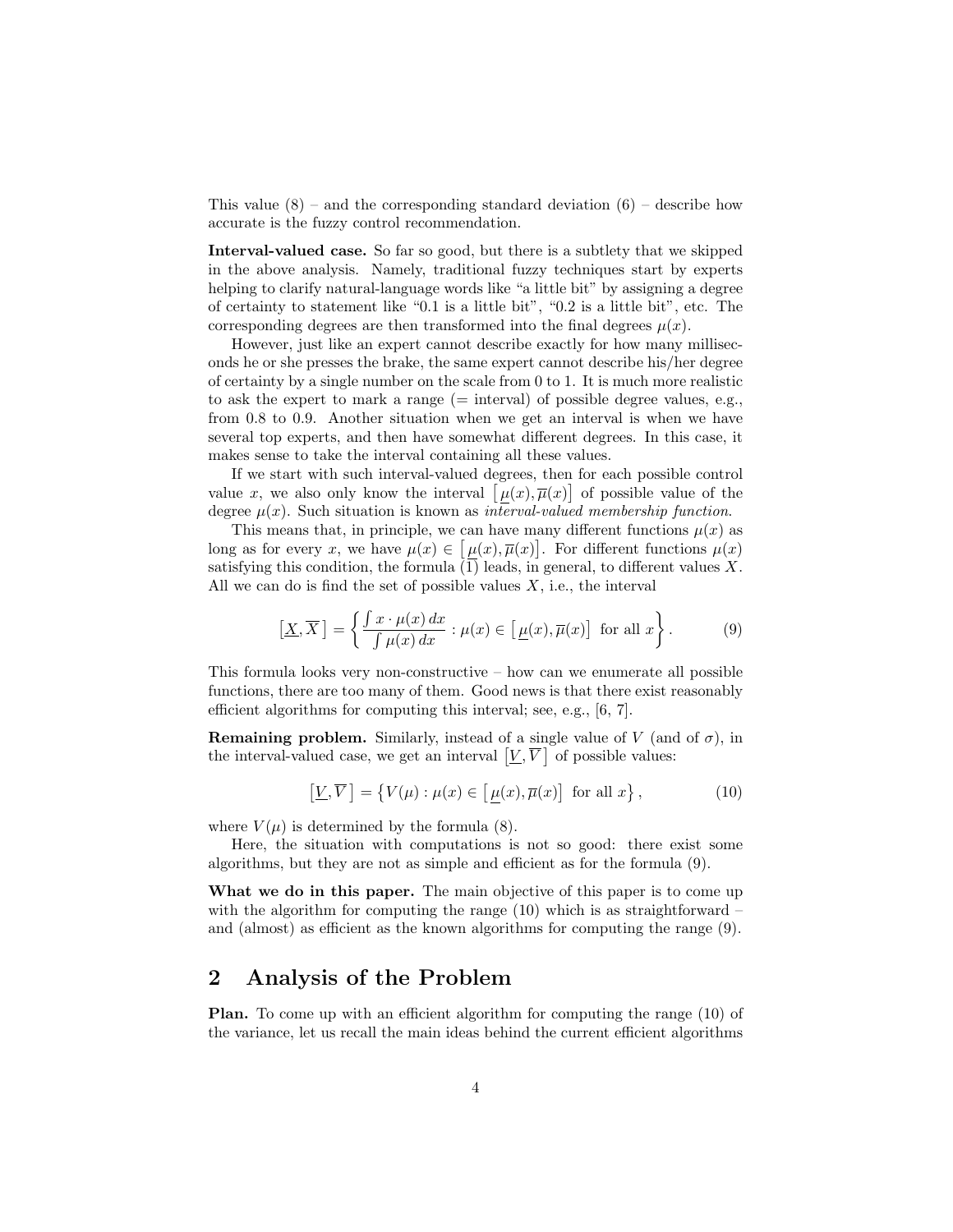for computing the range (9) of the centroid. Then, we will see how these ideas can be used to find the range (10).

Main calculus-based ideas used in estimating the range of the centroid. Computing the range of possible values of an expression means finding its largest and its smallest values. One of the main techniques for finding the largest and smallest values of a function is calculus – finding largest and smallest values was one of the main motivations for developing calculus in the first place.

Let us recall the use of calculus of optimization on the example of functions  $F(v)$  of one variable. If we are looking for the maximum or the minimum of a function of one variable, then, according to calculus, both the maximum and the minimum are attained at points v at which the derivative  $F'(v)$  is equal to 0.

If we are looking for the minimum or the maximum of a function on an interval, then the situation is somewhat more complicated. If this maximum or minimum is attained inside the interval, then at this point, the derivative is still equal to 0. However, the minimum and maximum can also be attained at the endpoints of an interval  $[\underline{v}, \overline{v}]$  – this is the case, e.g., when the function  $F(v)$  is linear.

In this case, for minimum, we have the following conclusions:

- if the minimum is attained at the lower endpoint  $v$ , this means that at this point, the function cannot be decreasing – otherwise, the values for nearby points  $\underline{v} + \varepsilon$  will be even smaller; thus, we must have  $F'(\underline{v}) \geq 0$ ;
- similarly, if the minimum is attained at the upper endpoint  $\overline{v}$ , this means that at this point, the function cannot be increasing – otherwise, the values for the nearby points  $\overline{v} - \varepsilon$  will be even smaller; thus, we must have  $F'(\underline{v}) \leq 0.$

For maximum, we have similar conclusions:

- if the maximum is attained at the lower endpoint  $\underline{v}$ , this means that at this point, the function cannot be increasing – otherwise, the values for nearby points  $\underline{v} + \varepsilon$  will be even larger; thus, we must have  $F'(\underline{v}) \leq 0$ ;
- similarly, if the maximum is attained at the upper endpoint  $\overline{v}$ , this means that at this point, the function cannot be decreasing – otherwise, the values for the nearby points  $\overline{v} - \varepsilon$  will be even larger; thus, we must have  $F'(\underline{v}) \geq 0.$

Calculus ideas: conclusion. For a function of one variable, at the point  $m$ where a function  $F(v)$  attains its minimum on a given interval  $[v, \overline{v}]$ :

- either this minimum is attained inside the interval, and  $F'(m) = 0$ ;
- or this minimum is attained at the left endpoint  $m = v$  of this interval, and  $F'(v) \geq 0$ ;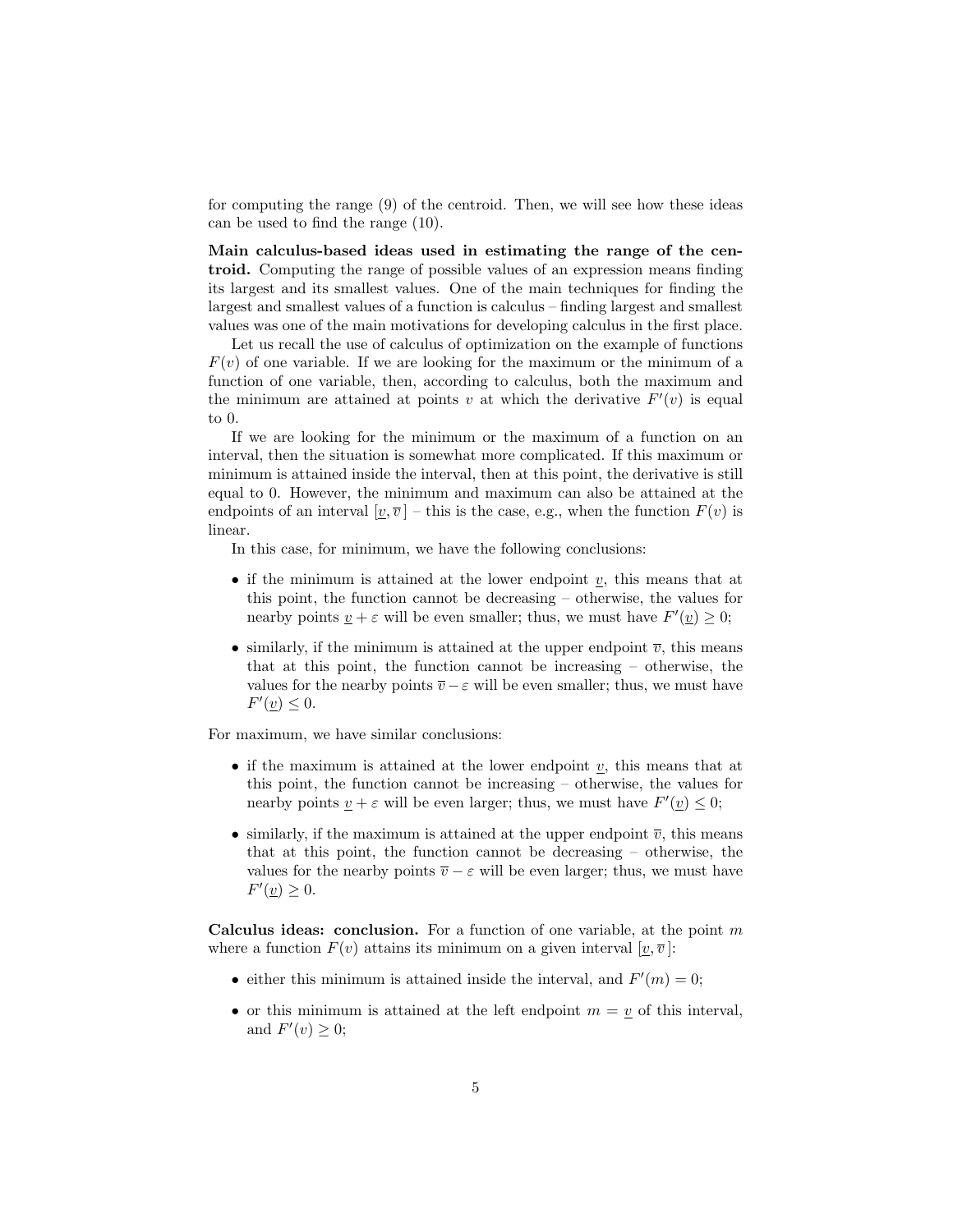• or this minimum is attained at the right endpoint  $m = \overline{v}$  of this interval, and  $F'(v) \leq 0$ .

Similarly, at the point M where a function  $F(v)$  attains its maximum on a given interval  $[\underline{v}, \overline{v}]$ :

- either this maximum is attained inside the interval, and  $F'(M) = 0$ ;
- or this maximum is attained at the left endpoint  $M = v$  of this interval, and  $F'(M) \leq 0;$
- or this maximum is attained at the right endpoint  $M = \overline{v}$  of this interval, and  $F'(M) \geq 0$ .

Functions of several variables. When a function of several variables  $F(v_1, \ldots, v_n)$  attains its minimum on a given box

$$
[\underline{v}_1,\overline{v}_1]\times\ldots\times[\underline{v}_n,\overline{v}_n],
$$

at some point  $m = (m_1, \ldots, m_n)$ , then clearly for each i, this means that the value  $F(m_1, \ldots, m_n)$  is the smallest possible value of the given function. This implies that the function  $F_i(v_i) \stackrel{\text{def}}{=} F(m_1, \ldots, m_{i-1}, v_i, m_{i+1}, \ldots, m_n)$  of one variable attains its minimum for  $v_i = m_i$ . For this auxiliary function of one variable, the derivative is nothing else but the *i*-th partial derivative  $\frac{\partial F}{\partial v_i}$  of the original function  $F(v_1, \ldots, v_n)$ . Thus, we can apply the previously described calculus-based conclusion and imply that for each i:

- either the value  $m_i$  is attained inside the corresponding interval  $[\underline{v}_i, \overline{v}_i]$ , and  $\frac{\partial F}{\partial v_i} = 0;$
- or the value  $m_i$  is located at the left endpoint  $m_i = v_i$  of this interval, and  $\frac{\partial F}{\partial v_i} \geq 0;$
- or the value  $m_i$  is located at the right endpoint  $m_i = \overline{v}_i$  of this interval, and  $\frac{\partial F}{\partial v_i} \leq 0$ .

Similarly, when a function of several variables  $F(v_1, \ldots, v_n)$  attains its minimum on a given box at some point  $M = (M_1, \ldots, M_n)$ , then for each *i*:

- either the value  $M_i$  is attained inside the corresponding interval  $[\underline{v}_i, \overline{v}_i]$ , and  $\frac{\partial F}{\partial v_i} = 0;$
- or the value  $M_i$  is located at the left endpoint  $M_i = \underline{v}_i$  of this interval, and  $\frac{\partial F}{\partial v_i} \leq 0;$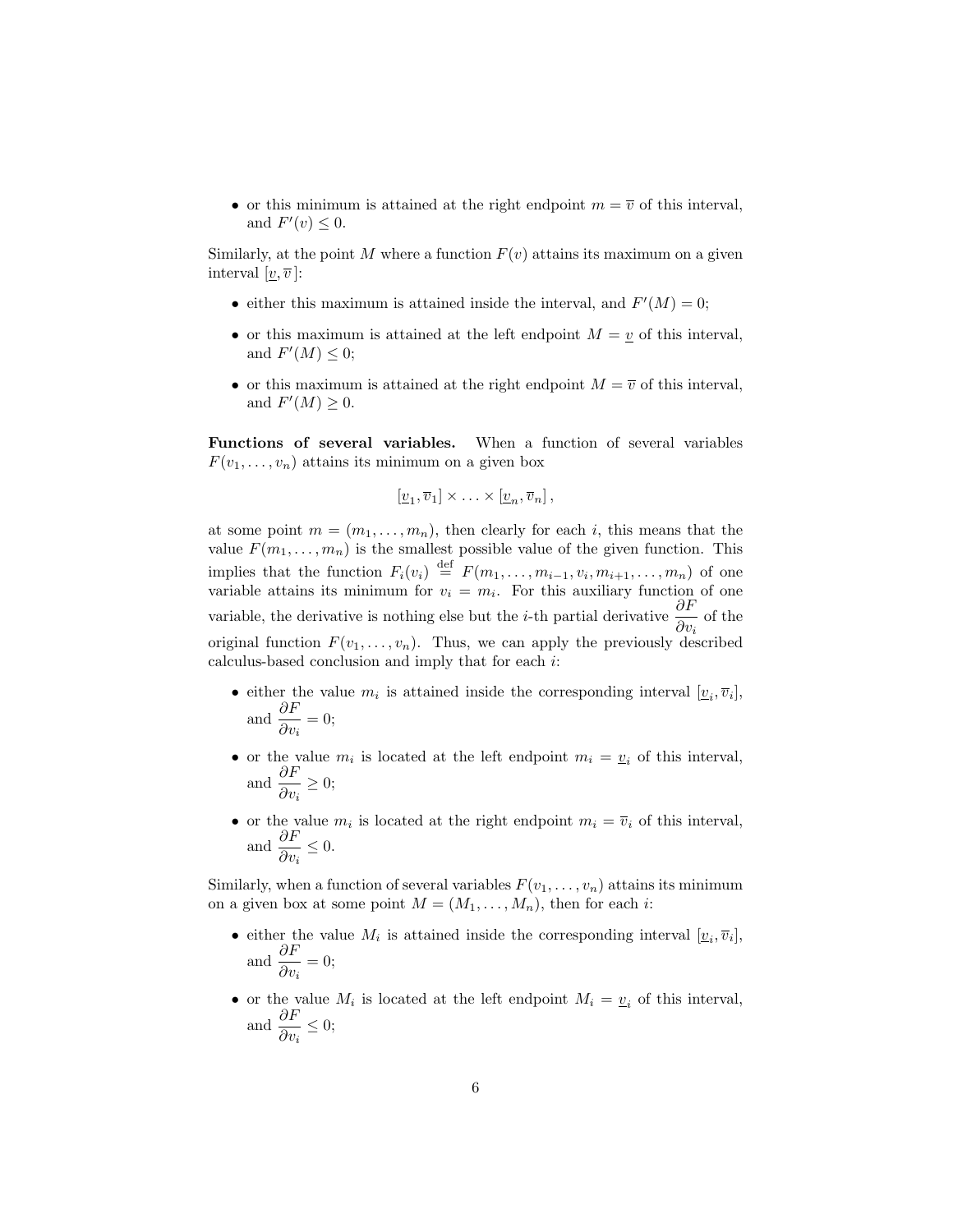• or the value  $M_i$  is located at the right endpoint  $M_i = \overline{v}_i$  of this interval, and  $\frac{\partial F}{\partial v_i} \geq 0$ .

Let us recall how this idea can help compute the range of the centroid. The centroid – as described by the equation  $(1)$  – is, in effect a function of infinitely many variables  $\mu(x)$  – the values of the membership function at different values x. However, from the mathematical viewpoint, each integral is the limit of the corresponding integral sums, and the limit means that if we consider a sufficiently dense grid, we get the value of this integral with any given accuracy. This is how integrals are computed in a computer in the first place. From this viewpoint, it makes sense to consider the corresponding integral sums in the formula (1):

$$
X = \frac{\sum_{i=1}^{n} x_i \cdot \mu_i \cdot \Delta x}{\sum_{i=1}^{n} \mu_i \cdot \Delta x},
$$
\n(11)

where we consider grid points  $x_i = x_1 + (i - 1) \cdot \Delta x$ , and  $\mu_i$  denotes  $\mu(x_i)$ .

If we divide both numerator and denominator by  $\Delta x$ , we get a simplified expression

$$
X = \frac{\sum_{i=1}^{n} x_i \cdot \mu_i}{\sum_{i=1}^{n} \mu_i}.
$$
\n(12)

We want to find the minimum and maximum of this function when for each  $i$ , we have  $\mu_i \in \left[\underline{\mu}_i, \overline{\mu}_i\right]$ , where we similarly denoted  $\underline{\mu}_i \stackrel{\text{def}}{=} \underline{\mu}(x_i)$  and  $\overline{\mu}_i \stackrel{\text{def}}{=} \overline{\mu}(x_i)$ . As we have mentioned earlier, to find the minimum and maximum, it is beneficial to know the partial derivatives of the function (12) with respect to its variables  $\mu_i$ . Here,  $\overline{1}$  $\lambda$ 

$$
\frac{\partial}{\partial \mu_i} \left( \frac{\sum_{i=1}^n x_i \cdot \mu_i}{\sum_{i=1}^n \mu_i} \right) = \frac{x_i \cdot \left( \sum_{j=1}^n \mu_j \right) - \sum_{j=1}^n x_j \cdot \mu_j}{\left( \sum_{j=1}^n \mu_j \right)^2}.
$$
(13)

This expression can be described as

$$
\frac{\partial X}{\partial \mu_i} = a \cdot x_i - b,\tag{14}
$$

where we denoted

$$
a \stackrel{\text{def}}{=} \frac{\sum_{j=1}^{n} \mu_j}{\left(\sum_{j=1}^{n} \mu_j\right)^2} = \frac{1}{\sum_{j=1}^{n} \mu_j} \tag{15}
$$

 $\overline{p}$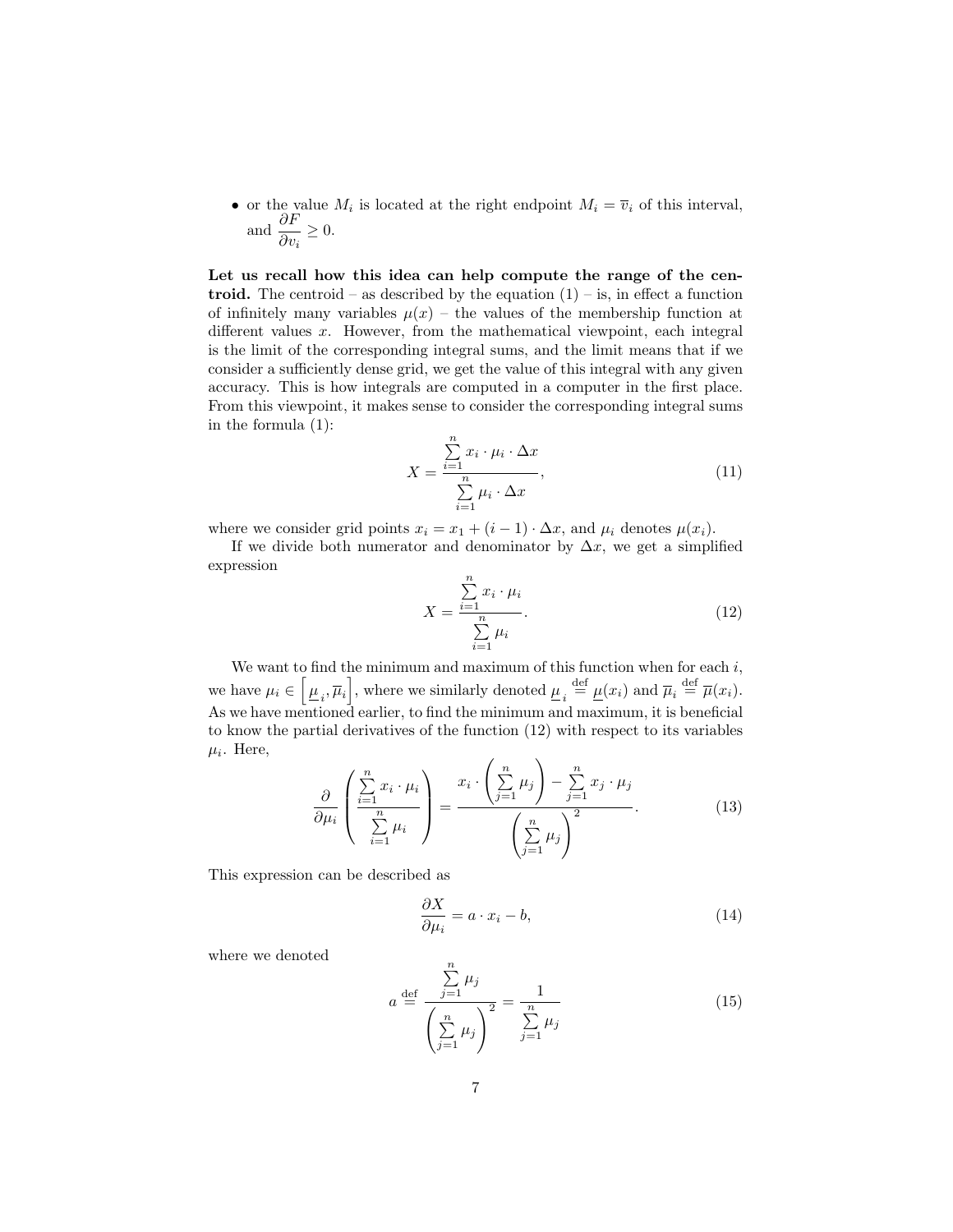$$
b \stackrel{\text{def}}{=} \frac{\sum_{j=1}^{n} x_j \cdot \mu_j}{\left(\sum_{j=1}^{n} \mu_j\right)^2}.
$$
 (16)

The values  $\mu_i$  are non-negative and some of them are positive, so  $a > 0$ .

Thus, for the values  $m_1, \ldots, m_n$  for which the expression (12) attains its minimum, for each  $i$ :

- either the value  $m_i$  is attained inside the corresponding interval  $\left[\mu_i, \overline{\mu}_i\right]$ , and  $a \cdot x_i - b = 0$ ;
- or the value  $m_i$  is located at the left endpoint  $m_i = \underline{\mu}_i$  of this interval, and  $a \cdot x_i - b \geq 0$ ;
- or the value  $m_i$  is located at the right endpoint  $m_i = \overline{\mu}_i$  of this interval, and  $a \cdot x_i - b \leq 0$ .

The equality  $a \cdot x_i - b = 0$  can only be satisfied for one value  $x_i = b/a$ . For all larger values  $x_i$ , we will have  $a \cdot x_i - b > 0$ . Thus, in this case, the minimum cannot be attained inside the interval, and it cannot be attained at the right endpoint – so it must be attained at the left endpoint  $m_i = \mu_i$ .

Similarly, for values  $x_i$  which are smaller than  $b/a$ , we have  $a \cdot x_i - b < 0$ . Thus, in this case, the minimum cannot be attained inside the interval, and it cannot be attained at the left endpoint – so it must be attained at the right endpoint  $m_i = \overline{\mu}_i$ .

We do not know the threshold value  $x_0 \stackrel{\text{def}}{=} b/a$ , but we can conclude that for the function  $\mu(x)$  for which the centroid attains its minimum, we have  $\mu(x)$  $\overline{\mu}(x)$  for all  $x < x_0$  and  $\mu(x) = \mu(x)$  for all  $x > x_0$ . Thus, we arrive at the following algorithm.

Algorithm for computing  $\underline{X}$ . To find the smallest possible value of the centroid X, it is sufficient to find the value  $x_0$  for which the value  $X(m_{x_0})$  is the smallest, where the function  $m_{x_0}(x)$  is defined as follows:

- for  $x < x_0$ , we have  $m_{x_0}(x) = \overline{\mu}(x)$ , and
- for  $x > x_0$ , we have  $m_{x_0}(x) = \underline{\mu}(x)$ .

This reduces the original difficult-to-optimize problem of minimizing the centroid value to a much simpler problem of optimizing a function of one variable, a problem for which many efficient algorithms exist.

Comment. Instead of approximating the integrals by integral sums, we could use variational calculus – an extension of calculus specifically intended for the situations when we want to find a function that minimizes or maximizes a given objective function; see, e.g., [2, 3, 5, 10].

**How to compute**  $\overline{X}$ **: idea.** Similarly, for the values  $M_1, \ldots, M_n$  for which the expression  $(12)$  attains its maximum, for each *i*:

and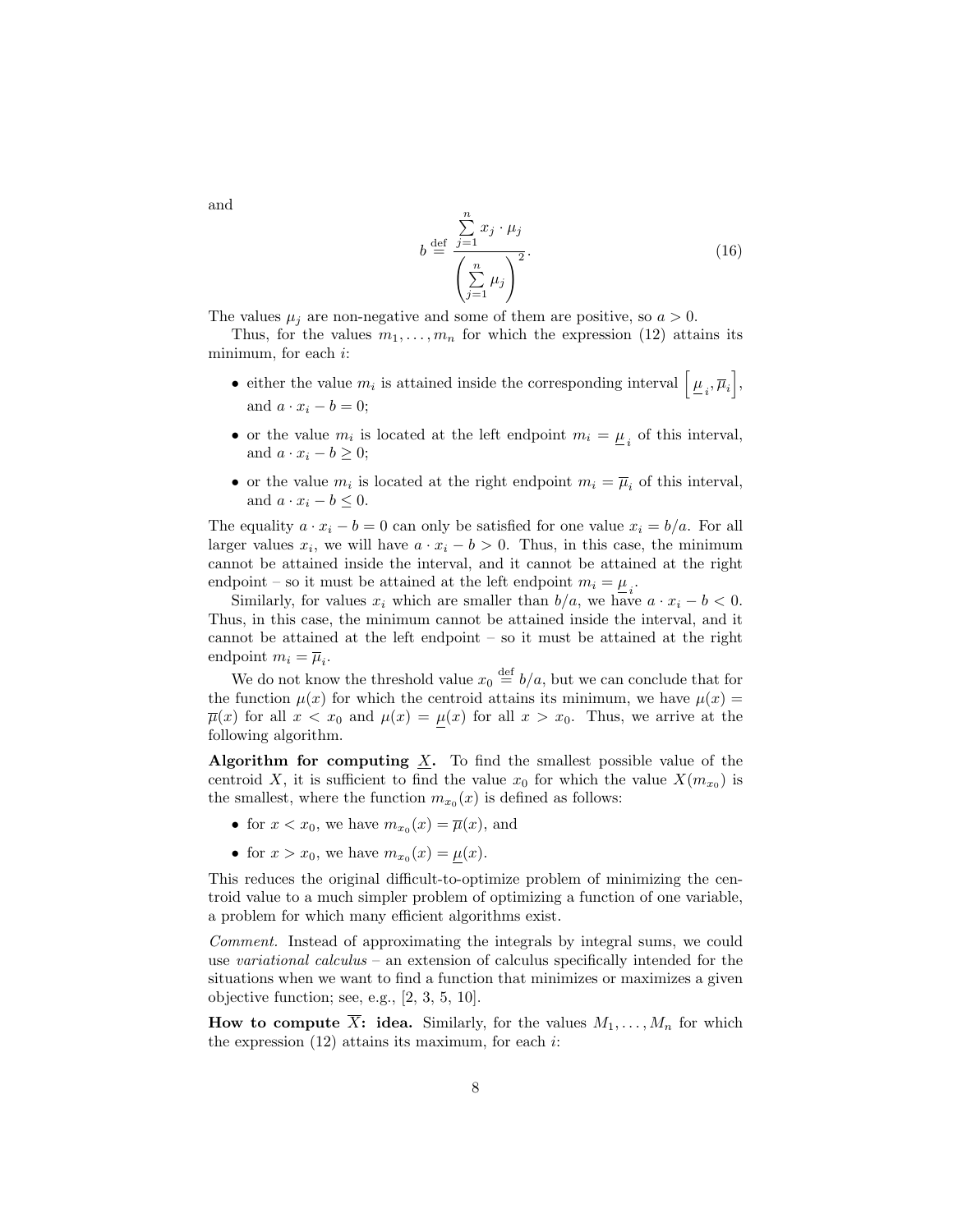- either the value  $M_i$  is attained inside the corresponding interval  $\left[\mu_i, \overline{\mu}_i\right]$ , and  $a \cdot x_i - b = 0$ ;
- or the value  $M_i$  is located at the left endpoint  $M_i = \underline{\mu}_i$  of this interval, and  $a \cdot x_i - b \leq 0$ ;
- or the value  $M_i$  is located at the right endpoint  $M_i = \overline{\mu}_i$  of this interval, and  $a \cdot x_i - b \geq 0$ .

The equality  $a \cdot x_i - b = 0$  can only be satisfied for one value  $x_i = b/a$ . For all larger values  $x_i$ , we will have  $a \cdot x_i - b > 0$ . Thus, in this case, the minimum cannot be attained inside the interval, and it cannot be attained at the left endpoint – so it must be attained at the right endpoint  $M_i = \overline{\mu}_i$ .

Similarly, for values  $x_i$  which are smaller than  $b/a$ , we have  $a \cdot x_i - b < 0$ . Thus, in this case, the minimum cannot be attained inside the interval, and it cannot be attained at the right endpoint – so it must be attained at the left endpoint  $M_i = \underline{\mu}_i$ .

We do not know the threshold value  $x_0 \stackrel{\text{def}}{=} b/a$ , but we can conclude that for the function  $\mu(x)$  for which the centroid attains its minimum, we have  $\mu(x)$  =  $\mu(x)$  for all  $x < x_0$  and  $\mu(x) = \overline{\mu}(x)$  for all  $x > x_0$ . Thus, we arrive at the following algorithm.

Algorithm for computing  $\overline{X}$ . To find the smallest possible value of the centroid X, it is sufficient to find the value  $x_0$  for which the value  $X(M_{x_0})$  is the largest, where the function  $M_{x_0}(x)$  is defined as follows:

- for  $x < x_0$ , we have  $M_{x_0}(x) = \mu(x)$ , and
- for  $x > x_0$ , we have  $M_{x_0}(x) = \overline{\mu}(x)$ .

This reduces the original difficult-to-optimize problem of maximizing the centroid value to a much simpler problem of optimizing a function of one variable, a problem for which many efficient algorithms exist.

Let us apply this idea to the variance. Let us now apply this idea to computing the variance (8), which, in terms of integral sums, takes the form

$$
V = \frac{\sum\limits_{i=1}^{n} x_i^2 \cdot \mu_i \cdot \Delta x}{\sum\limits_{i=1}^{n} \mu_i \cdot \Delta x} - \left(\frac{\sum\limits_{i=1}^{n} x_i \cdot \mu_i \cdot \Delta x}{\sum\limits_{i=1}^{n} \mu_i \cdot \Delta x}\right)^2.
$$
 (17)

If we divide both numerator and denominator of both fractions by  $\Delta x$ , we get a simplified expression

$$
V = \frac{\sum_{i=1}^{n} x_i^2 \cdot \mu_i}{\sum_{i=1}^{n} \mu_i} - \left(\frac{\sum_{i=1}^{n} x_i \cdot \mu_i}{\sum_{i=1}^{n} \mu_i}\right)^2.
$$
 (18)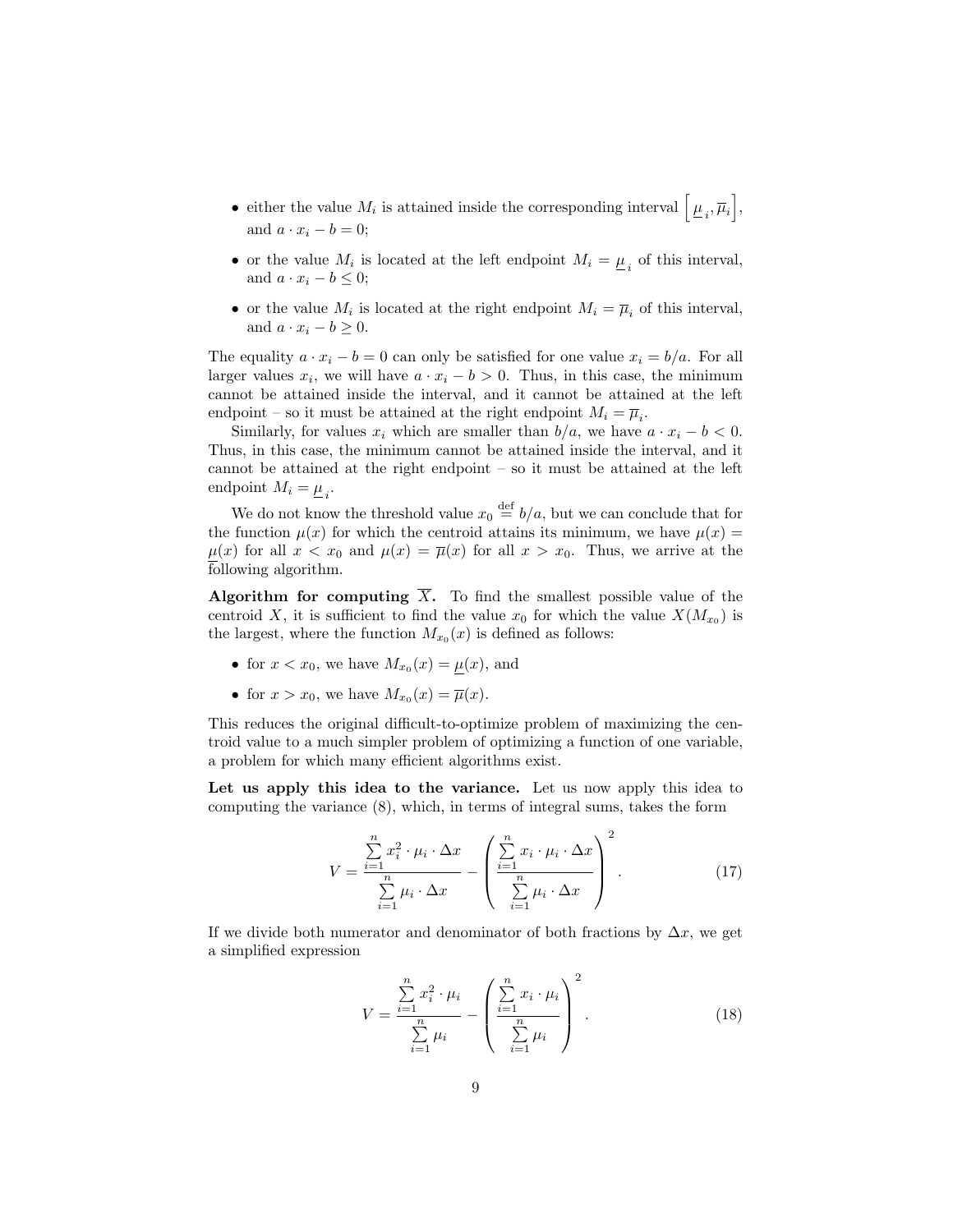Here,

$$
\frac{\partial V}{\partial \mu_i} = \frac{x_i^2 \cdot \left(\sum_{j=1}^n \mu_j\right) - \sum_{j=1}^n x_j^2 \cdot \mu_j}{\left(\sum_{j=1}^n \mu_j\right)^2} - \frac{\left(\sum_{j=1}^n \mu_j\right)^2}{\left(\sum_{j=1}^n \mu_j\right)^2}
$$
\n
$$
2 \cdot \left(\frac{\sum_{j=1}^n x_j \cdot \mu_j}{\sum_{j=1}^n \mu_j}\right) \cdot \frac{x_i \cdot \left(\sum_{j=1}^n \mu_j\right) - \sum_{j=1}^n x_j \cdot \mu_j}{\left(\sum_{j=1}^n \mu_i\right)^2}.
$$
\n(19)

Thus, the dependence of this derivative on  $x_i$  has the form

$$
\frac{\partial V}{\partial \mu_i} = a \cdot x_i^2 + b \cdot x_i + c,\tag{20}
$$

where

$$
a \stackrel{\text{def}}{=} \frac{\sum_{j=1}^{n} \mu_j}{\left(\sum_{j=1}^{n} \mu_j\right)^2} = \frac{1}{\sum_{j=1}^{n} \mu_j}.
$$
 (21)

Similarly to the case of the centroid, this value  $a$  is positive. So, the quadratic expression (20) is either always positive, or has two roots  $r_1 \leq r_2$ , so that this expression is positive for  $x < r_1$  and  $x > r_2$  and negative for  $r_1 < x < r_2$ . The first case can be described as a particular case of the second case if we take  $r_1 = r_2.$ 

Thus, for the values  $m_1, \ldots, m_n$  for which the expression (18) attains its minimum, for each i:

- either the value  $m_i$  is attained inside the corresponding interval  $\left[\mu_i, \overline{\mu}_i\right]$ , and  $a \cdot x_i^2 + b \cdot x_i + c = 0;$
- or the value  $m_i$  is located at the left endpoint  $m_i = \underline{\mu}_i$  of this interval, and  $a \cdot x_i^2 + b \cdot x_i + c \geq 0;$
- or the value  $m_i$  is located at the right endpoint  $m_i = \overline{\mu}_i$  of this interval, and  $a \cdot x_i^2 + b \cdot x_i + c \leq 0$ .

The equality  $a \cdot x_i^2 + b \cdot x_i + c = 0$  can only be satisfied for at most two values  $r_1$ and  $r_2$ . For values  $x_i < r_1$  and  $x_i > r_2$ , we will have  $a \cdot x_i^2 + b \cdot x_i + c > 0$ . Thus, in this case, the minimum cannot be attained inside the interval, and it cannot be attained at the right endpoint – so it must be attained at the left endpoint  $m_i = \underline{\mu}_i$ .

Similarly, for values  $x_i$  which are between  $r_1$  and  $r_2$ , we have  $a \cdot x_i^2 + b \cdot x_i + c$ 0. Thus, in this case, the minimum cannot be attained inside the interval, and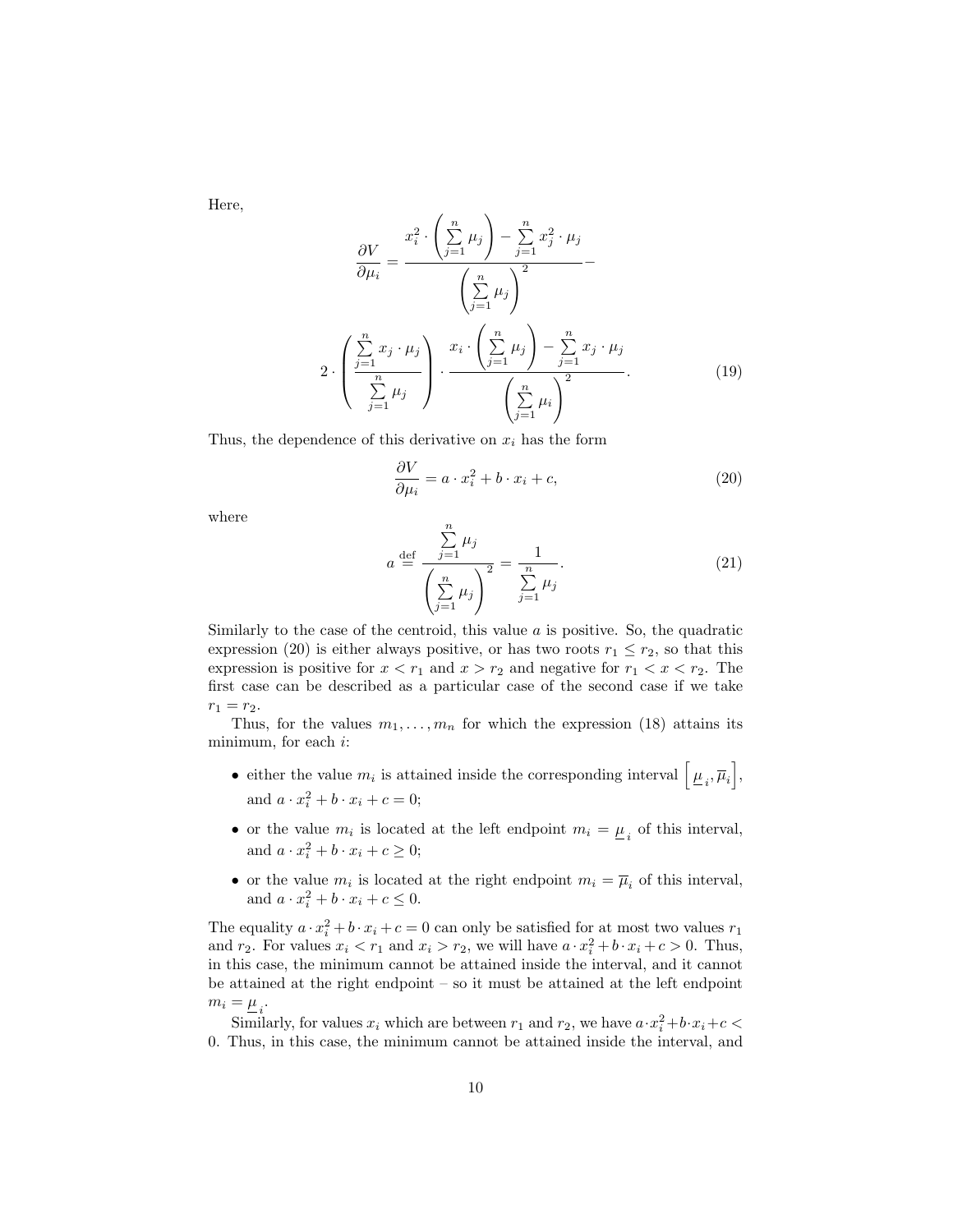it cannot be attained at the left endpoint – so it must be attained at the right endpoint  $m_i = \overline{\mu}_i$ .

We do not know the threshold values  $r_1$  and  $r_2$ , but we can conclude that for the function  $\mu(x)$  for which the variance attains its minimum, we have  $\mu(x)$  =  $\mu(x)$  for all  $x < r_1$  and  $x > r_2$ , and we have  $\mu(x) = \overline{\mu}(x)$  for all x between  $r_1$ and  $r_2$ .

Comment. This makes sense: to minimize the variance, we must assign the smallest possible weight to values far away from the centroid, and the largest possible weight to the values close to the centroid.

Similarly, for the values  $M_1, \ldots, M_n$  for which the expression (18) attains its maximum, for each i:

- either the value  $M_i$  is attained inside the corresponding interval  $\left[\mu_i, \overline{\mu}_i\right]$ , and  $a \cdot x_i^2 + b \cdot m_i + c = 0;$
- or the value  $M_i$  is located at the left endpoint  $m_i = \underline{\mu}_i$  of this interval, and  $a \cdot x_i^2 + b \cdot i + c \leq 0;$
- or the value  $M_i$  is located at the right endpoint  $m_i = \overline{\mu}_i$  of this interval, and  $a \cdot x_i^2 + b \cdot x_i + c \ge 0$ .

The equality  $a \cdot x_i^2 + b \cdot x_i + c = 0$  can only be satisfied for at most two values  $r_1$ and  $r_2$ . For values  $x_i < r_1$  and  $x_i > r_2$ , we will have  $a \cdot x_i^2 + b \cdot x_i + c > 0$ . Thus, in this case, the maximum cannot be attained inside the interval, and it cannot be attained at the left endpoint – so it must be attained at the right endpoint  $M_i = \overline{\mu}_i.$ 

Similarly, for values  $x_i$  which are between  $r_1$  and  $r_2$ , we have  $a \cdot x_i^2 + b \cdot x_i + c$ 0. Thus, in this case, the maximum cannot be attained inside the interval, and it cannot be attained at the right endpoint – so it must be attained at the left endpoint  $m_i = \underline{\mu}_i$ .

We do not know the threshold values  $r_1$  and  $r_2$ , but we can conclude that for the function  $\mu(x)$  for which the variance attains its minimum, we have  $\mu(x)$  $\overline{\mu}(x)$  for all  $x < r_1$  and  $x > r_2$ , and we have  $\mu(x) = \mu(x)$  for all x between  $r_1$ and  $r_2$ .

Comment. This also makes sense: to maximize the variance, we must assign the largest possible weight to values far away from the centroid, and the smallest possible weight to the values close to the centroid.

Thus, we arrive at the following algorithms: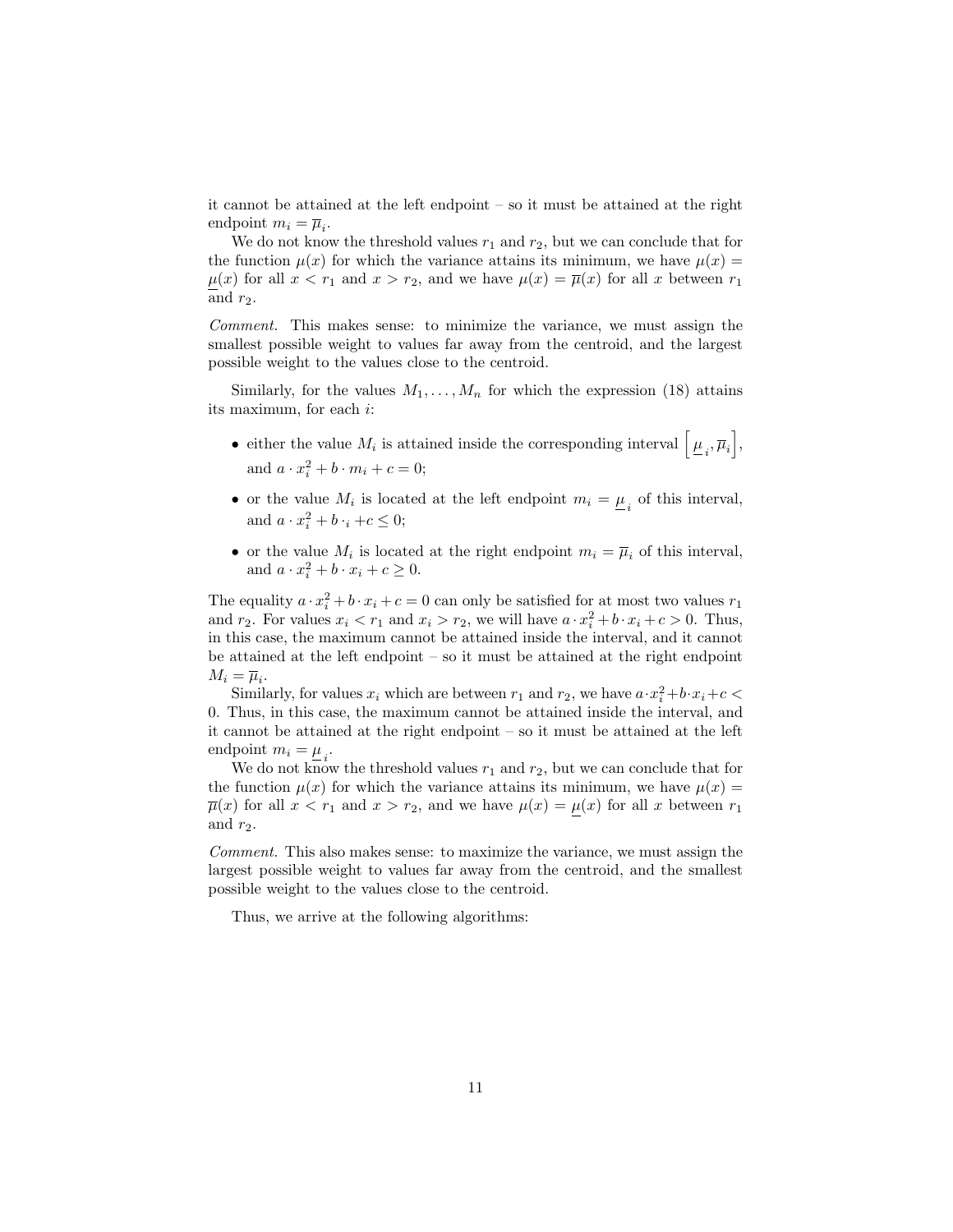## 3 Resulting Algorithms for Computing the Range  $[\underline{V},\overline{V}]$  of the Desired Accuracy Measure

Algorithm for computing  $\underline{V}$ . To find the smallest possible value of the variance V, it is sufficient to find the value  $r_1 \leq r_2$  for which the value  $V(m_{r_1,r_2})$ is the smallest, where the function  $m_{r_1,r_2}(x)$  is defined as follows:

- for  $x < r_1$  and for  $x > r_2$ , we have  $m_{r_1,r_2}(x) = \mu(x)$ , and
- for  $x \in (r_1, r_2)$ , we have  $m_{r_1, r_2}(x) = \overline{\mu}(x)$ .

This reduces the original difficult-to-optimize problem of minimizing the centroid value to a much simpler problem of optimizing a function of two variables, a problem for which many efficient algorithms exist.

Algorithm for computing  $\overline{V}$ . To find the largest possible value of the variance V, it is sufficient to find the value  $r_1 \leq r_2$  for which the value  $V(M_{r_1,r_2})$ is the largest, where the function  $M_{r_1,r_2}(x)$  is defined as follows:

- for  $x < r_1$  and for  $x > r_2$ , we have  $M_{r_1,r_2}(x) = \overline{\mu}(x)$ , and
- for  $x \in (r_1, r_2)$ , we have  $M_{r_1, r_2}(x) = \underline{\mu}(x)$ .

This reduces the original difficult-to-optimize problem of maximizing the centroid value to a much simpler problem of optimizing a function of two variables, a problem for which many efficient algorithms exist.

#### Acknowledgments

This work was supported in part by the National Science Foundation grants 1623190 (A Model of Change for Preparing a New Generation for Professional Practice in Computer Science), and HRD-1834620 and HRD-2034030 (CAHSI Includes).

It was also supported by the program of the development of the Scientific-Educational Mathematical Center of Volga Federal District No. 075-02-2020- 1478.

#### References

- [1] R. Belohlavek, J. W. Dauben, and G. J. Klir, Fuzzy Logic and Mathematics: A Historical Perspective, Oxford University Press, New York, 2017.
- [2] R. Feynman, R. Leighton, and M. Sands, Feynman Lectures on Physics, Basic Books, New York, 2005.
- [3] I. M. Gelfand and S. V. Fomin, *Calculus of Variations*, Dover, New York, 2000.